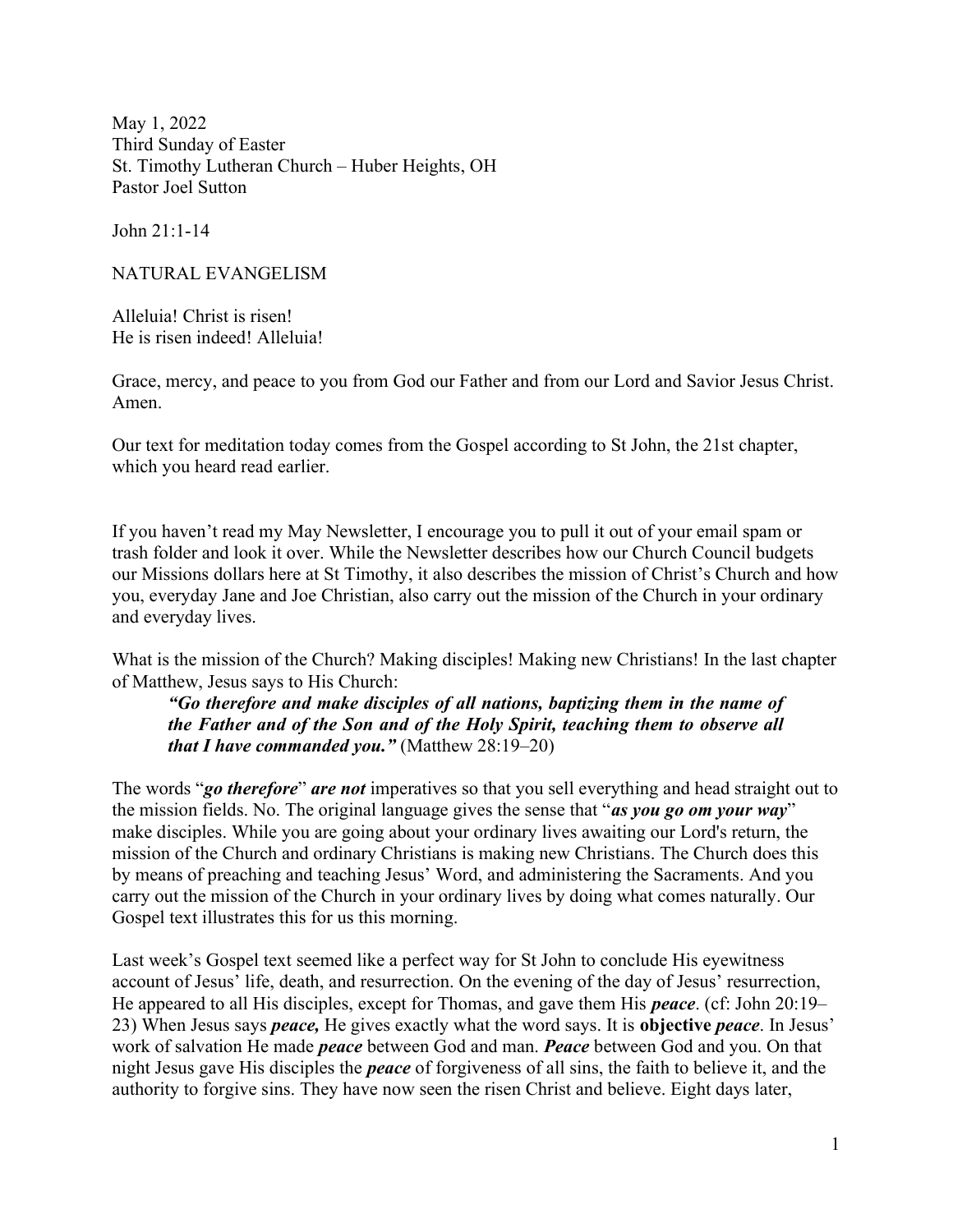Thomas also sees Jesus and the wounds in His hands and side – and he, too, now believes. (cf: John 20:26-28) Jesus says to Thomas:

## "Have you believed because you have seen me? Blessed are those who have not seen and yet have believed." (John 20:29)

Seeing is believing, but blessed are you and all who see the resurrected and living Christ with eyes of faith. Blessed are you that Holy Scripture was breathed out by the Holy Spirit and recorded for teaching, for reproof, for correction, and for training in righteousness. (cf: 2 Timothy 3:16; 2 Peter 1:21) That is why it seemed that St John had concluded His Gospel account perfectly in last week's text when he wrote:

"Now Jesus did many other signs in the presence of the disciples, which are not written in this book;  $31$  but these are written so that you may believe that Jesus is the Christ, the Son of God, and that by believing you may have life in his name." (John 20:30-31)

But there is more to the story. What about Jesus' disciples? What are they to do? They know that Jesus would go before them to Galilee, but they didn't know when. (cf: Matthew 26:32, 28:7; Mark 16:7) So St John continues his narrative, so we know that the disciples simply did what comes naturally.

Peter is a fisherman and fishermen go fishing. It is what a fisherman does. And not having received any further instructions from Jesus, Peter and six other disciples go fishing. They fish all night long and catch nothing. (cf: John 21:3) But unbeknownst to these fishermen, they were precisely where and were doing exactly as Jesus wanted. While they are out fishing, Jesus goes before them to Galilee. St John writes:

<sup>44</sup> Just as day was breaking, Jesus stood on the shore; yet the disciples did not know that it was Jesus. <sup>5</sup> Jesus said to them, "Children, do you have any fish?" They answered him, "No."  $6$  He said to them, "Cast the net on the right side of the boat, and you will find some." So they cast it, and now they were not able to haul it in, because of the quantity of fish." (John  $21:4-6$ )

If this sounds familiar, it is because it happened once before. (cf: Luke 5:1–11) It was early in Jesus earthly ministry when the disciples had fished all night and caught nothing. So Jesus said to Peter:

"Put out into the deep and let down your nets for a catch." (Luke  $5:4$ )

At Jesus' Word they let down their nets and hauled in a catch so large that their nets were breaking and after dividing the fish into two boats, the boats begin to sink. (cf: Luke 5:6-7) Luke records:

"… when Simon Peter saw it, he fell down at Jesus' knees, saying, 'Depart from me, for I am a sinful man, O Lord.'" (Luke 5:8)

It is the natural reaction of a sinful man standing before our holy God. It is the natural reaction of a man who had not yet seen the cross. Without the forgiveness of the cross, Peter, you, me, and all mankind could never be in God's presence. In fact, we wouldn't want to be because by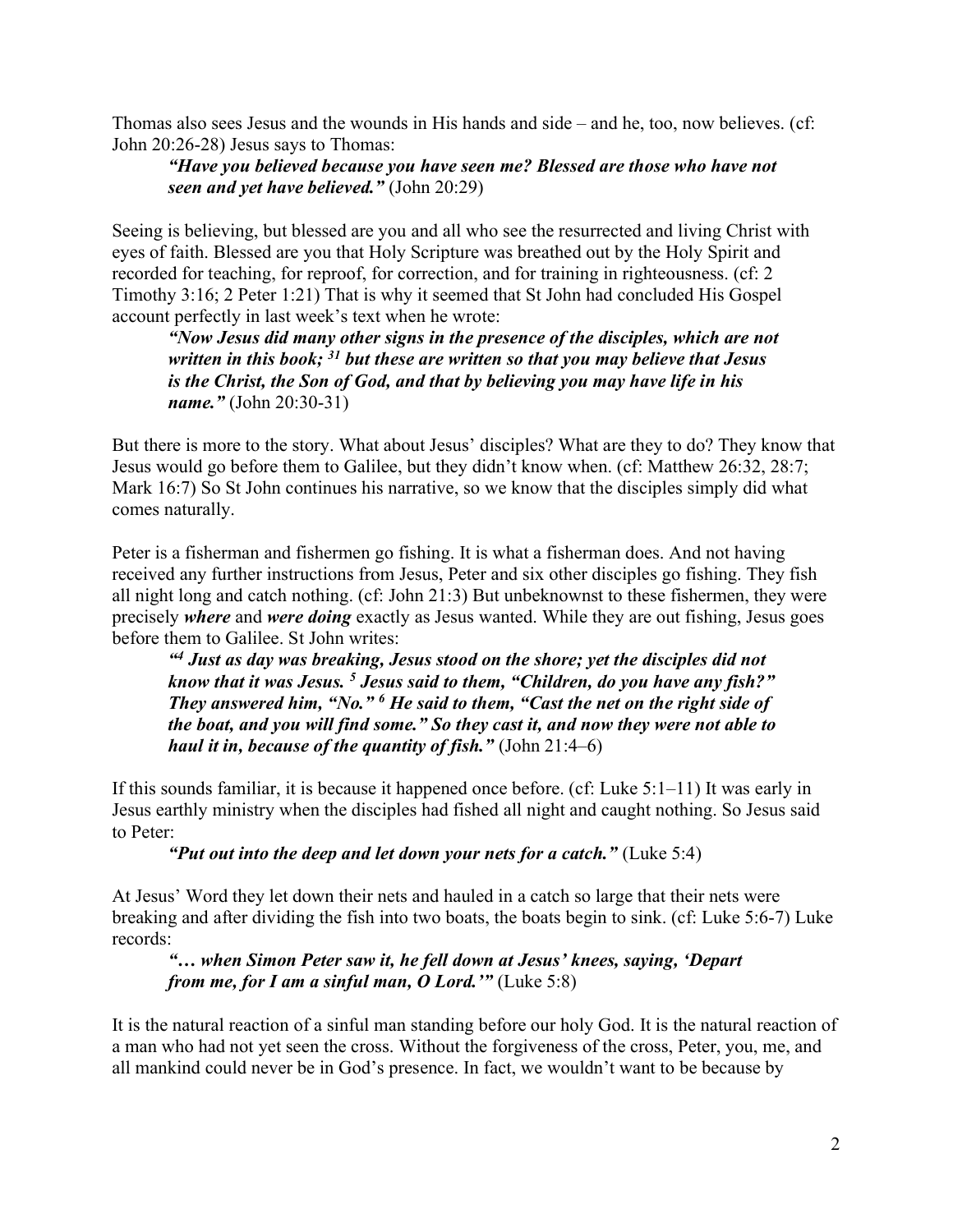nature, we're enemies of God. (cf: Romans 8:7) But this time it is different. This time when they cannot haul in the huge catch, our text says:

That disciple whom Jesus loved therefore said to Peter, 'It is the Lord!' When Simon Peter heard that it was the Lord, he put on his outer garment, for he was stripped for work, and threw himself into the sea." (John  $21:6-7$ )

Peter swims for shore to meet Jesus. He can't wait to be near Jesus. It is the natural reaction of all who believe in the cross and resurrection. Believing in the crucified and risen Christ creates a completely new nature. It is the nature of the new man, the one who knows he's forgiven and loved by God. It is the nature of the one who knows he is going to be with God forever in eternity – and can't wait to get started.

Perhaps this is why the Holy Spirit inspired John to record this particular miracle. It's not just another resurrection appearance of Jesus. It's an intentional reminder to the new man of what naturally follows after you have seen the risen Christ with eyes of faith, believe in Him, and have received God's objective peace. And notice how St John illustrates it. Similar to our Lord's words to make disciples of all nations while you go about your ordinary lives, St John does not give an imperative command saying: "Go! You must go do this." He gives you a subtle, yet obvious nudge, wrapped in the story of a fishing trip.

John knows that all believers are fishers of men. It is natural. God planted faith within you and faith cannot be shut in. You know the tomb is empty. You have our Lord's promise of forgiveness of sins, life, and eternal salvation – and it is natural to want everybody else in the world to have the same thing. Fruits of faith always flow forth from the love of the One who first loved you. As a believer, your new self is ready to serve everybody wherever you can. (cf: Law and Gospel, Walther, 293) As a new creation in Christ, living by faith in the Son of God who first loved you, you cannot help but to share the good news of salvation in Christ, His love, and His spiritual blessings with friends and neighbors. When you do nothing, and to be sure, you and I often do nothing, we are listening to the old sinful nature that remains inside us. But the new man and woman can't wait to share. Fishermen fish. Christians want to make new Christians.

Now, of course, you and I ordinary Christians don't sit down and decide precisely how many new Christians we want to make or when and where we will do it. God alone creates faith. The Holy Spirit moves whenever and wherever He wills. (cf: John 3:8) The best-laid plans of men are meaningless. Peter says: "I'm going fishing," but they labor all night and catch nothing. Without Christ Jesus, all your fishing for men is just as fruitless.

Just as the disciple did not know that they were precisely *where* and were *doing* exactly as Jesus wanted, neither do you and me. Jesus does all the work while you and I ordinary Christians, carry out our Lord's mission in our ordinary everyday lives by doing what comes naturally.

It was by the will of Jesus that the disciples were in the boat and at that place on the sea. It was He who told them where to throw their net. He's the one who prepares and feeds them breakfast just as He did in the feeding of the five thousand. (cf: John 21:12-13, 6:1-14) Jesus always feeds and equips the believer so that fruit of faith might flow forth from the love of the One who first loved you, wherever He puts you.